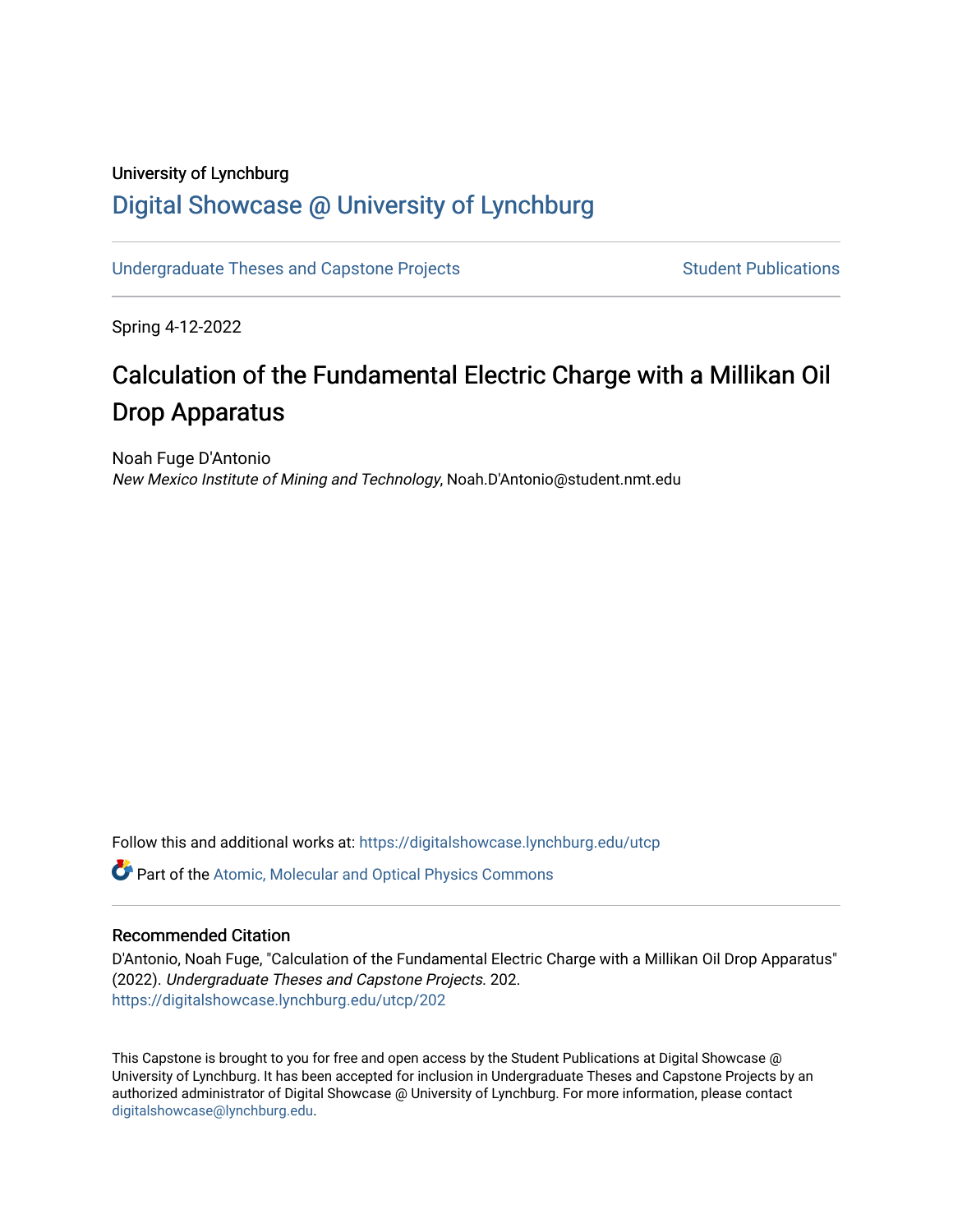# Calculation of the Fundamental Electric Charge with a Millikan Oil Drop Apparatus

### Anonymous

## April  $12^{th}$ , 2022

## Abstract

Using a Millikan oil drop apparatus, information obtained from drops falling at terminal velocity and suspended between capacitor plates can be used to calculate the charge q on a oil drops. Using a large number of drops, we attempt to determine the value of the fundamental electric charge e that best fits the equation  $\frac{q}{e} = n$ , where *n* is an integer. By attempting to minimize the square of the non-integer residual for all drops, the best fit value for e obtained was  $e_{measured} = (3.8 \pm 0.4 * 10^{-19})$  C. As the tabulated and defined value of  $e_{tabulated} \approx 1.602 * 10^{-19}C$  is far outside the bounds of random error, there was likely significant systematic error with the experimental setup or issues with data analysis. Potential sources of experimental error contributing to this discrepancy are examined, and the drawbacks of using a simple residual minimization formula are discussed.

#### Introduction

The fundamental electric charge  $e$  is the smallest unit by which all electrical charge is measured. Both the proton and the electron have charge  $e$ , and aside from a few special cases such as the fractional Hall effect (Laughlin, 1983), all electrical charges are made of an integer number of fundamental electric charges (Foot, Lew, & Volkas, 1993), whereby  $q = ne, n \in \mathbb{Z}$ .

One of the most well known ways to measure the fundamental electric charge is the oil drop method. The first largely successful use of this method to determine e was first completed by Robert A. Millikan in 1911, and was an improvement on previous attempts to find the electric charge using charged particles of water or alcohol (Millikan, 1911). By measuring the velocity of a drop of oil under an electric field, Millikan could determine the charge of the drop. Using sources of ionizing radiation, he could view changes in the charge when it either gained or lost an ion, and the affects that had on electromagnetic forces acting on the drop. After correcting for several sources of error, particularly deviations from Stokes law for small particles, he was able to calculate an electric charge value of  $e \approx 4.891 * 10^{-10} ESU \approx 1.631 * 10^{-19} C$ . Further experiments by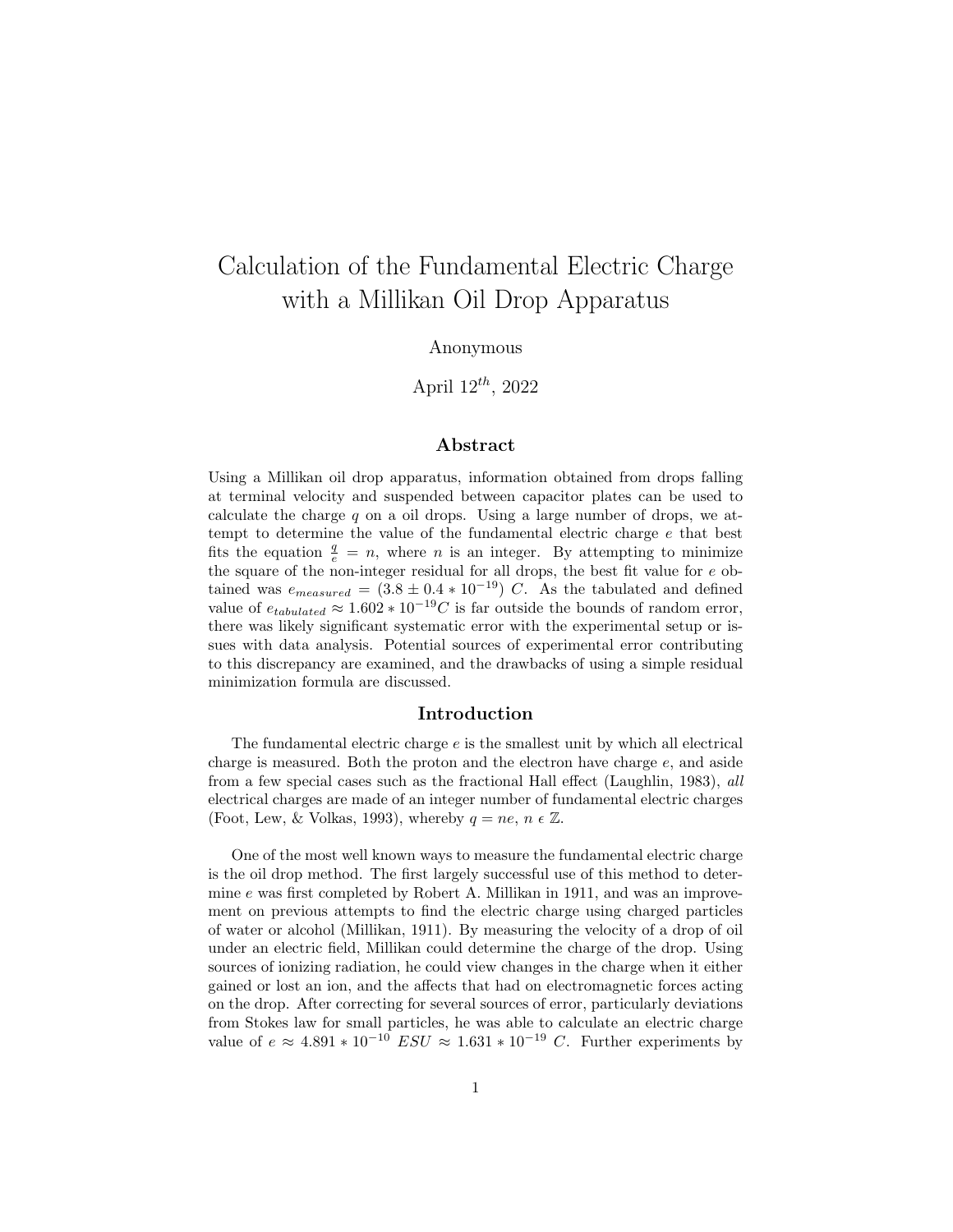Millikan (Millikan, 1913) and others were able to further increase the accuracy of this measurement, and in 2018 the fundamental charge was defined to be  $e \equiv 1.602176634 * 10^{-19}$  (Tiesinga et al., 2018)

Without the ability to use radiation to create an ionizing environment so that oil drops easily loose and gain electrical charge over time, this experiment takes a slightly different approach. Recognizing that the motion of the drop is dependant on the sum of multiple forces including gravity, drag, the buoyant force, and the electromagnetic force, it is possible to set up the apparatus to determine the radius, mass, and charge of the drop (Hogan & Hasbun, 2016).

## Methods

A United Scientific Supplies Millikan Oil Drop Apparatus 01 was used to determine the fall time and voltage required to suspend an oil drop in order to determine the radius, terminal velocity, and charge on each of the 36 drops. The voltage readout was calibrated by comparing the values of a voltmeter and comparing to voltages from 0 to 315 volts on the apparatus readout. Using a linear least squares fit (Taylor, 1997), the integer readout values were corrected using the formula  $V_{voltmeter} = 0.9924V_{readout} + 0.2772$ . The spacing of the screen divisions were calibrated by measuring the screen spacing, as well as a wire of known diameter  $d_{wire} = 0.266 \pm 0.002 \, \text{mm}$  (see Appendix for details).

The values of the constants used in this lab are given in Table I below. Note that the location of Table II is in the Appendix at the end, and that any temperature dependant constants are calculated at 294.3 K:

| Quantity                 | Symbol                                 | Value                 | Error           | Source         |
|--------------------------|----------------------------------------|-----------------------|-----------------|----------------|
| Viscosity                | $1.823 * 10^{-5} N s m^{-2}$<br>$\eta$ |                       | $6.9 * 10^{-9}$ | Allen & Raabe  |
| Gravity Acceleration     | $\mathfrak{g}$                         | $9.79 \; m \; s^{-1}$ | N/A             | Pavlis et al.  |
| Density of Oil           | $\rho$                                 | 981 $kg m^{-3}$       | $\pm 5$         | Manufacturer   |
| Density of Air           | $\rho_{air}$                           | $1.025 \ kg \ m^{-3}$ | $4.6 * 10^{-3}$ | Calculated     |
| Pressure                 | P                                      | 88600 Pa              | $\pm 100$       | Measured       |
| Stokes Correction        | $\boldsymbol{b}$                       | $8.2 * 10^{-3}$ Pa m  | N/A             | Hogan & Hasbun |
| <b>Stokes Correction</b> | C                                      | $1+\frac{b}{rP}$      | N/A             | Calculated     |
| Capacitor Separation     | d                                      | $5 * 10^{-3}$ m       | $\pm 0.01$      | Manufacturer   |
| Radius of Drop           | $\boldsymbol{r}$                       | Table II              | Table II        | Calculated     |
| Mass of Drop             | $\boldsymbol{m}$                       | Table II              | Table II        | Calculated     |
| <b>Balancing Voltage</b> | V                                      | Table II              | Table II        | Measured       |
| Charge on Drop           | q                                      | Table II              | Table II        | Calculated     |

Table I: Table of different constants used in the paper's calculations. The error of g and b was not known well enough to tabulate.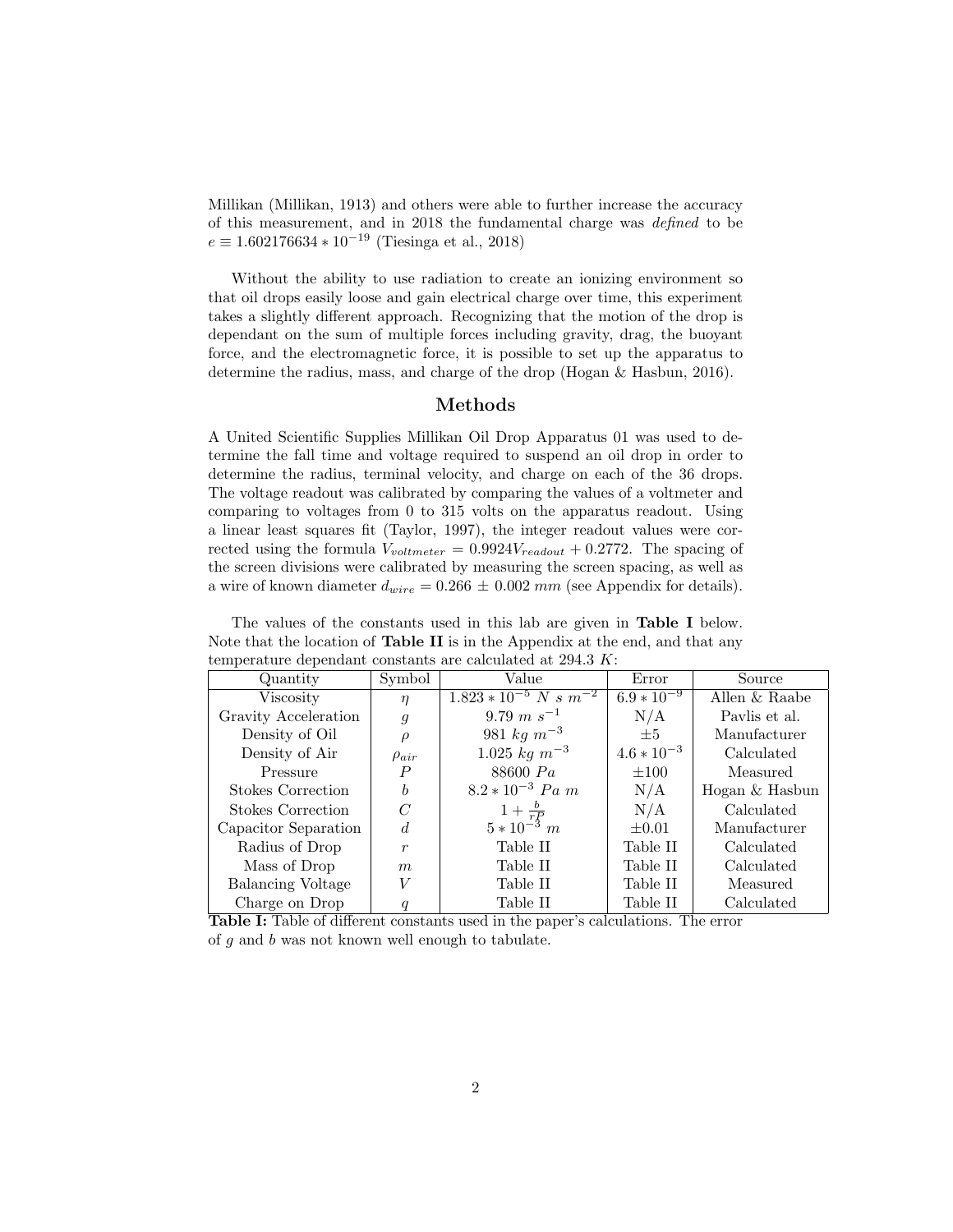Using a sign convention where forces downwards are negative, a drop of mass m has a gravitational force  $F_q = -gm$  acting on it, and is opposed by the drag force and buoyant force. The drag force is given by Stokes law applied to a spherical surface under laminar flow,  $F_d = 6\pi r \eta v$ . The buoyant force is  $F_b = g m_{air}$ , where  $m_{air}$  is the mass of displaced air. A reasonable assumption to make is that the density each drop is independent of their radius (Millikan, 1913). From this, the mass of the drop is a product of the volume and density  $m = \frac{4}{3}\pi r^3 \rho$ , and the mass of air displaced  $m_{air} = \frac{4}{3}\pi r^3 \rho_{air}$ 

At terminal velocity, there is no net acceleration and the forces thus sum to zero:

$$
F_g + F_d + F_b = 0 \to 6\pi r \eta v - \frac{4}{3} \pi r^3 g(\rho - \rho_{air}) = 0
$$

The largest complication to this formula is the assumption that Stokes law applies to droplets of all sizes. It is well known that droplets of smaller size violate this assumption (Allen & Raabe, 1985), and therefore a correction to the viscosity of air is required. This correction factor has many forms, and the one chosen for this paper is given as  $\eta_{corrected} = \frac{\eta}{C}$ , where  $C = 1 + \frac{b}{rP}(\text{Hogan})$ & Hasbun, 2016).

The equation then becomes:

$$
6\pi r \frac{\eta}{C} v - \frac{4}{3} \pi r^3 g(\rho - \rho_{air}) = 0 \rightarrow \frac{r^3}{r} C = \frac{18\eta v}{4g(\rho - \rho_{air})}
$$

$$
r^2 + r\frac{b}{P} - \frac{9\eta v}{2g(\rho - \rho_{air})} = 0
$$

This may be trivially solved with the quadratic equation:

$$
r = \frac{1}{2} \bigg( -\frac{b}{P} \pm \sqrt{\left(\frac{b}{P}\right)^2 - 4 \frac{9\eta v}{2g(\rho - \rho_{air})}} \bigg)
$$

Taking the square root to be positive for physicality and simplifying:

$$
r = \sqrt{\left(\frac{b}{2P}\right)^2 - \frac{9}{2}\frac{\eta v}{g(\rho - \rho_{air})}} - \frac{b}{2P}
$$

The mass of the oil drop may then be calculated:  $m = \frac{4}{3}\pi r^3 \rho$ Given the electric force between capacitor plates is (Griffiths, 1999)  $F_e = qE$  $q\frac{V}{d}$ , the charge q was calculated in this lab from the voltage at which  $F_e + F_g = 0$ . From this,  $q\frac{V}{d} - mg = 0 \rightarrow q = \frac{mgd}{V}$ .

### Results

The values of mass, radius, terminal velocity, charge, etc. for each drop are given in Table II found in the Appendix at the end of this paper.

It is not immediately clear how the calculated charge relates to the number of fundamental electric charges on each drop of oil. However, given the assumption that the the oil drops contain an integer number of fundamental electric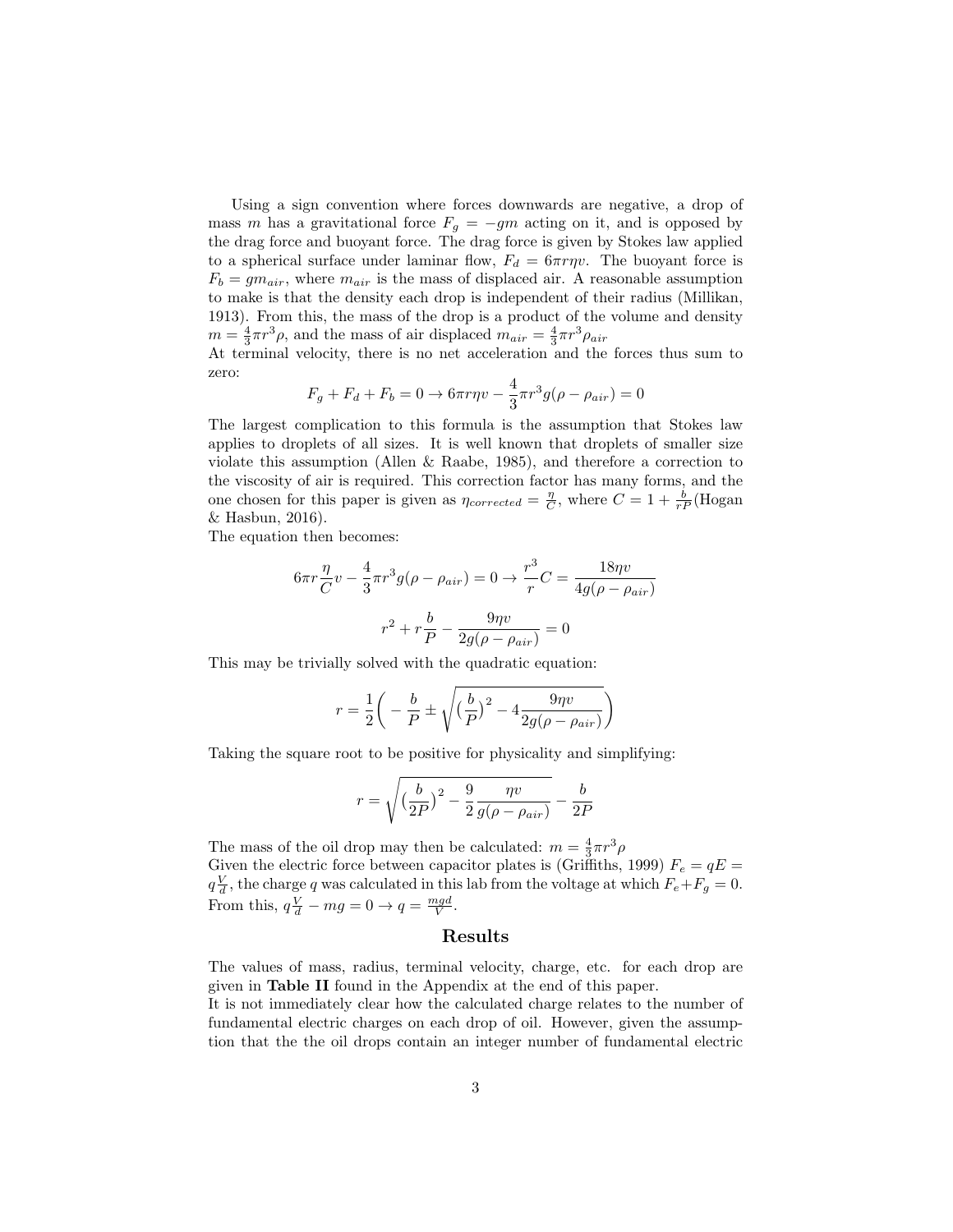charges, we know  $n = \frac{q}{e}$ , where *n* is an integer. One strategy to determine the fundamental electric charge is to find which value of  $e$  most closely divides  $q$ into integer amounts. We may assign a single number to the residual of these numbers by summing over the square of the residual of each drop:

$$
S^{2} = \sum_{i=1}^{36} (\frac{q_{i}}{e} - round(\frac{q_{i}}{e}))^{2}
$$

In order to place reasonable bounds on this equation, we will assume  $e$  is no smaller than  $\frac{1}{100}q_{min}$ , and no larger than  $q_{max}$ , where  $q_{min}$  and  $q_{max}$  are the drops with the minimum and maximum charges respectively.

As seen in Figure I below, the value where this is minimized is found at  $e = 3.77 * 10^{-19}$  C, and gives a sum of squares residual value of 0.376.



Figure I: Value of Residual Squared for Test Fundamental Charges Ranging From  $3.64 * 10^{-21}$  to  $6.86 * 10^{-18}$  Coulombs. Plot window reduced from full range tested for ease of viewing (see Figure III in the Appendix for full range).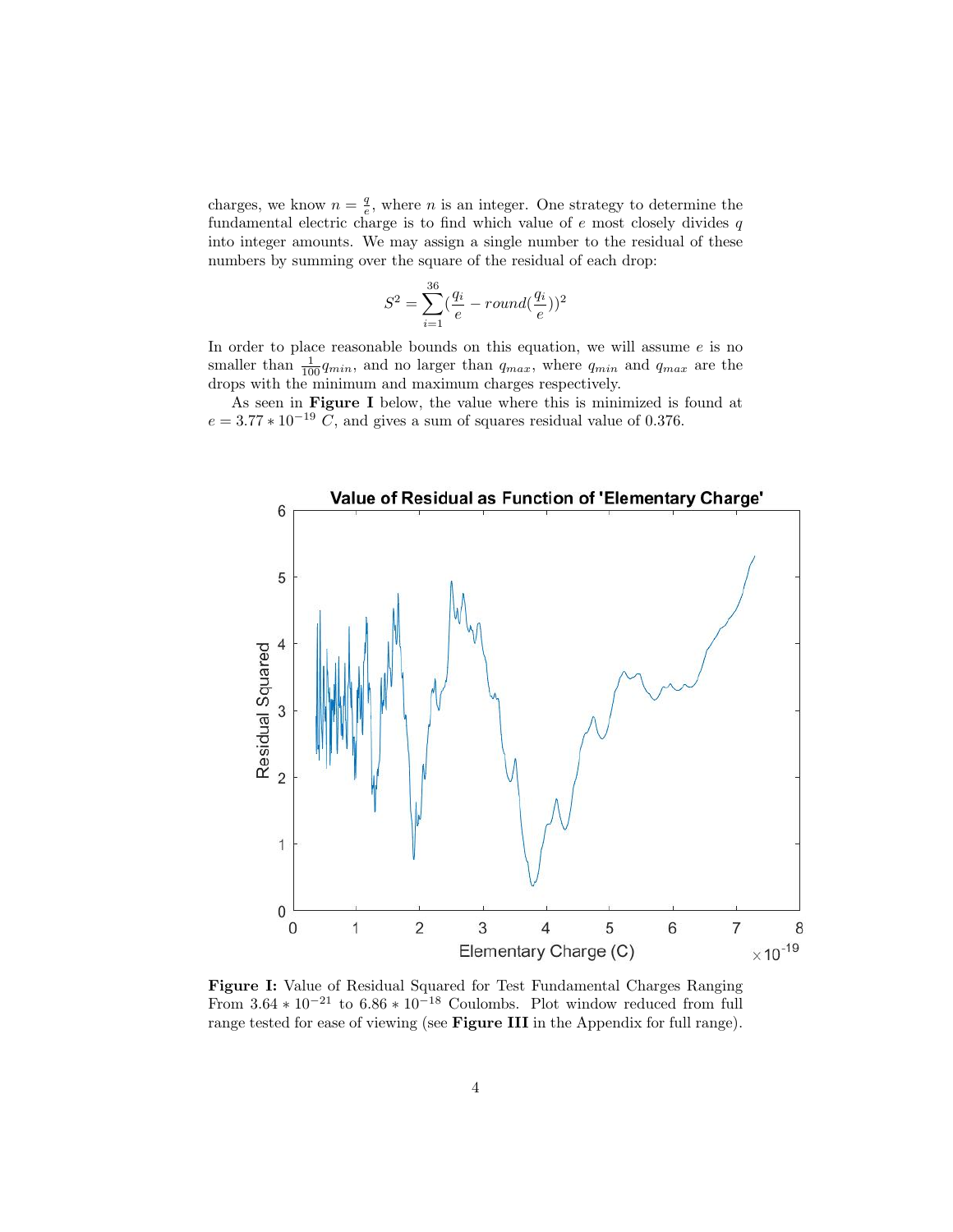Of course, each value of q has an associated error  $\delta q$ . As such, the equation we are actually working with is  $q + \delta q = n(e + \delta e)$ . While  $\delta q$  is known via propagation of error, assigning a value to  $\delta e$  is more difficult.

Given there were 36 drops measured in this experiment, and noting the similarity between this problem and fitting a line through the origin, a good estimate for the error is  $\delta e = e * \sqrt{\frac{S^2}{N-1}} = 3.9 * 10^{-20}$ , where N= 36 (Taylor, 1999). Therefore, the calculated value for the fundamental electric constant is  $e = (3.8 \pm 0.4 * 10^{-19}) C.$ 

Using this value of  $e$ , the fit to the different values of  $q$  was plotted and seen in Figure II below:



Figure II: Measured values of q in terms of the measured fundamental constant e for each drop sorted from smallest to largest, with error bars shown. Values of  $\frac{q}{e}$  were rounded to the nearest integer, and all were within the bounds of error.

Therefore, minimizing the squared residual values produces a fit that allows all values of  $\frac{q}{e}$  rounded to the nearest integer to fit within the bounds of error.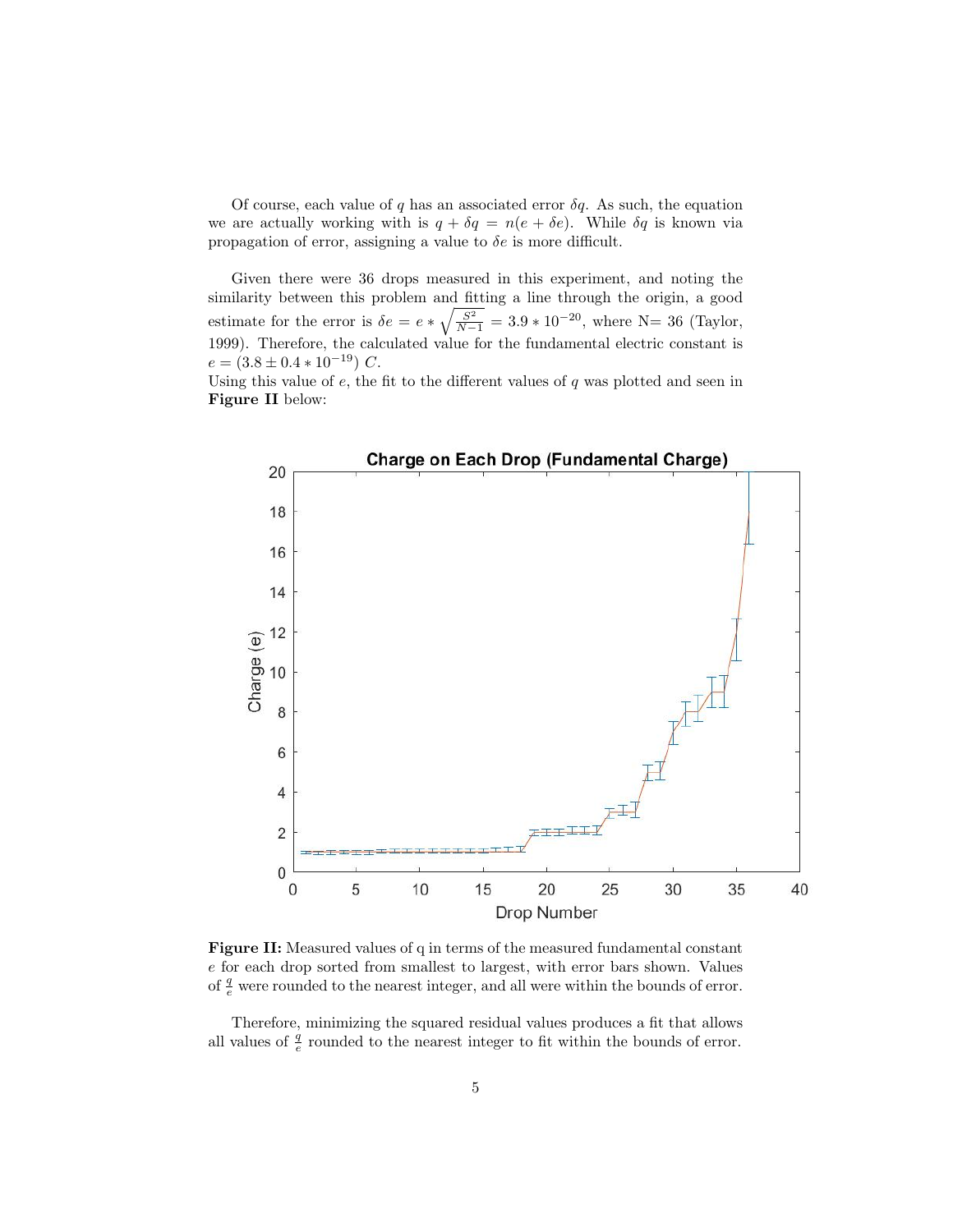## Conclusions

The defined value of the fundamental electric charge,  $e \equiv 1.602176634*10^{-19}$ , is far outside the error bound of  $e_{measured} = (3.8 \pm 0.4) * 10^{-19}$ , so there is clearly either significant systematic error or an issue with the data analysis. Interestingly, the value with the second lowest residual of 0.757 is  $e' = 1.90 * 10^{-19}$ , which is much closer to the tabulated value, and given the error discussed in the Results section,  $1.90 * 10^{-19} * \sqrt{\frac{0.757}{35}} = 2.8 * 10^{-20}$ , which would put this value on the bound of random error. However, this value has more than double the squared residual, and as such does not come nearly as close to having all values of  $q$  be an integer value of  $e$ , which further suggests some systematic error affecting the experiment.

As this experiment has been performed many times by different individuals since the 1900's, the many different possible sources of error have been discussed in the literature. The oil particles not perfectly obeying Stokes Law has already been at least partially corrected for. However, given the extreme sensitivity of small particles to effects such as Brownian motion, and given the number of particles with a very small radius, the current viscosity correction may not be sufficient. Indeed, it has been suggested that due to this issue (Kapusta, 1975) the best fall time for the oil drop is approximately 10 seconds, whereas most drops in this experiment fell far longer.

Other potential sources of error that are generally considered not as large, but were much more difficult to detect and correct for (Millikan, 1913). These include the presence of convection, as well as the non-uniformity of the electric field near the boundaries and around other charged particles. Furthermore, while the treatment of finding a common divisor of all values of  $q$  is currently a simple minimization problem, a more rigorous analysis such as a method to find the approximate common divisor (Galbraith, Gebregiyorgis, & Murphy, 2016) might be able to eke out a more accurate answer from the same data.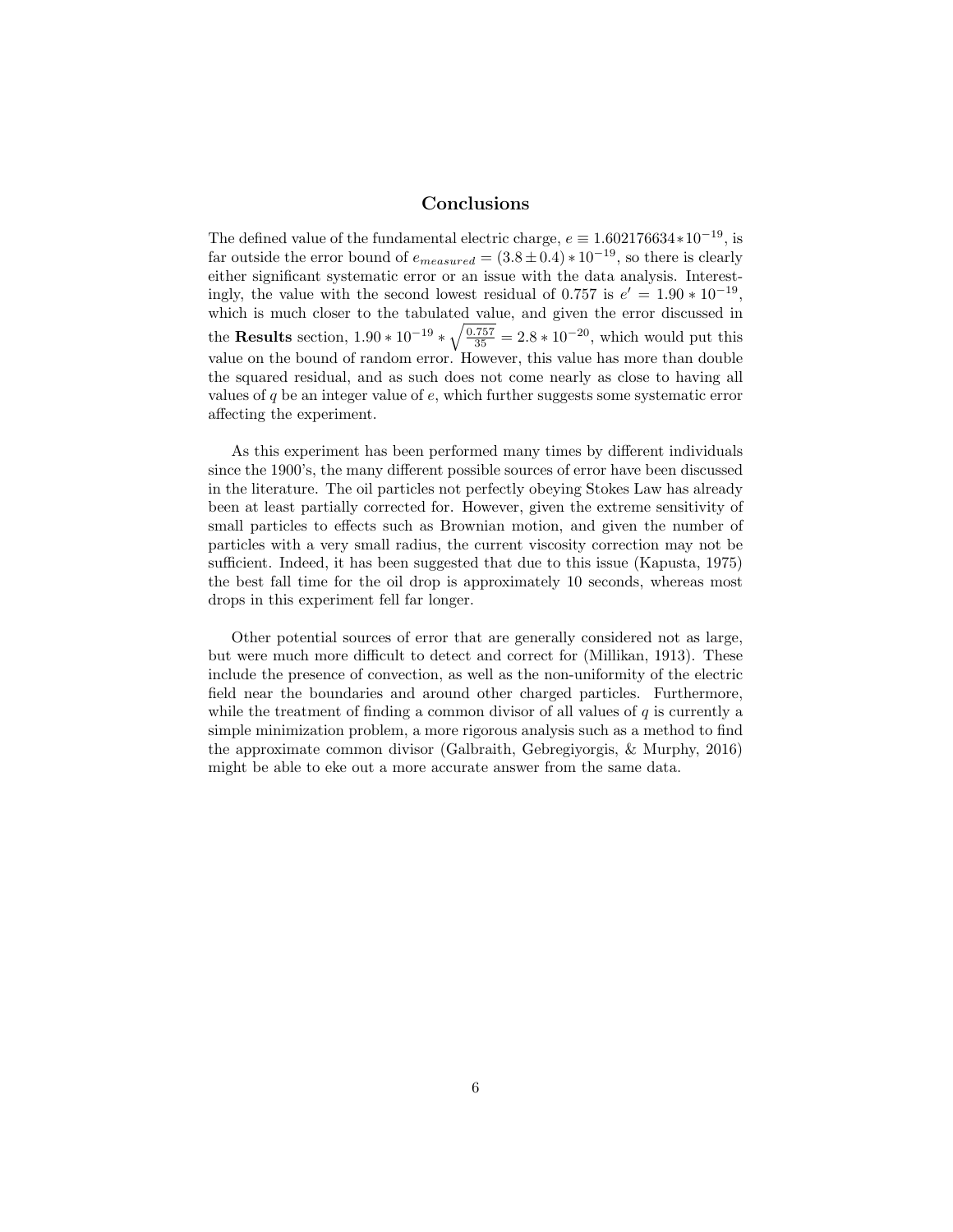### Sources Cited

Allen, M. D., & Raabe, O. G. (1985). Slip correction measurements of spherical solid aerosol particles in an improved Millikan apparatus. Aerosol Science and Technology, 4(3), 269–286. https://doi.org/10.1080/02786828508959055

Foot, R., Lew, H., & Volkas, R. R. (1993). Electric-charge quantization. Journal of Physics G: Nuclear and Particle Physics, 19(3), 361–372. https://doi.org/10.1088/0954- 3899/19/3/005

Galbraith, S. D., Gebregiyorgis, S. W., & Murphy, S. (2016). Algorithms for the approximate common divisor problem. LMS Journal of Computation and Mathematics, 19(A), 58–72. https://doi.org/10.1112/s1461157016000218

Griffiths, D. J. (1999). Electrostatics. In Introduction to Electrodynamics (3rd ed., pp. 103–106). essay, Cambridge University Press.

Hogan, Benjamin and Hasbun, Javier E. (2016) "The Millikan Oil Drop Experiment: A Simulation Suitable For Classroom Use," Georgia Journal of Science, Vol. 74, No. 2, Article 7. Available at: https://digitalcommons.gaacademy.org/gjs/vol74/iss2/7

Kapusta, J. I. (1975). Best measuring time for a Millikan oil drop experiment. American Journal of Physics, 43(9), 799–800. https://doi.org/10.1119/1.9710

Laughlin, R. B. (1983). Anomalous Quantum Hall Effect: An incompressible quantum fluid with fractionally charged excitations. Physical Review Letters, 50(18), 1395–1398. https://doi.org/10.1103/physrevlett.50.1395

Millikan, R. A. (1911). The isolation of an ion, a precision measurement of its charge, and the correction of stokes's law. Physical Review (Series I), 32(4), 349–397. https://doi.org/10.1103/physrevseriesi.32.349

Millikan., R. A. (1913). On the elementary electrical charge and the Avogadro constant. Physical Review, 2(2), 109–143.

Pavlis, N. K., Holmes, S. A., Kenyon, S. C., & Factor, J. K. (2012). The development and evaluation of the Earth Gravitational Model 2008 (EGM2008). Journal of Geophysical Research: Solid Earth, 117(B4). https://doi.org/10.1029/2011jb008916 https://doi.org/10.1103/physrev.2.109

Taylor, J. R. (1997). An introduction to error analysis: the study of uncertainties in physical measurements (2nd ed.). Mill Valley Ca.: University Science Books.

Tiesinga, E. , Mohr, P. , Newell, D. and Taylor, B. (2021), CODATA Recommended Values of the Fundamental Physical Constants: 2018, Reviews of Modern Physics, [online], https://doi.org/10.1103/RevModPhys.93.025010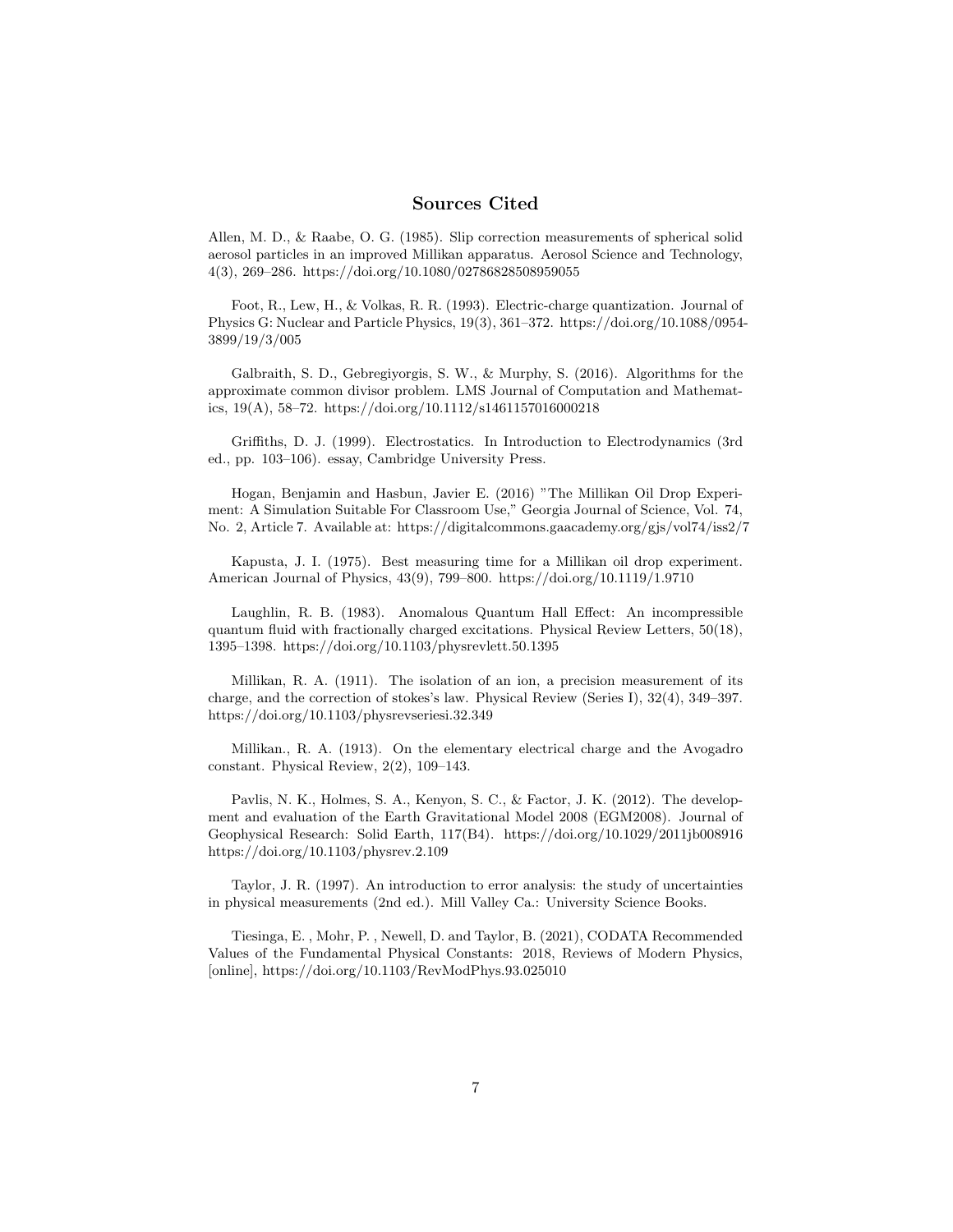## Appendix

The screen segment spacing was measured to be  $(4.19 \pm 0.01) * 10^{-2} m$ , and the wire diameter on the screen was measured as  $(2.87 \pm 0.03) * 10^{-2}$  m. Given the wire diameter is  $(2.66 \pm 0.02) * 10^{-2}$  m, the and as there distance the oil dropped was 6 segments, the fall distance was  $(2.30 \pm 0.05) * 10^{-3}$  m. Given this, the relevant values of each drop are given in Table II below:

| #                | Volts           | Time             | Velocity          | Radius                     | Mass               | Charge           |
|------------------|-----------------|------------------|-------------------|----------------------------|--------------------|------------------|
|                  | (V)             | (s)              | $(mm s^{-1})$     | $(\mu m)$                  | $(10^{-14}kg)$     | $(10^{-18} C)$   |
| $\mathbf{1}$     | $44.6 \pm 0.5$  | $18.5 \pm 0.4$   | $1.26 \pm 0.05$   | $\overline{0.99 \pm 0.03}$ | $0.40 \pm 0.003$   | $4.4 \pm 0.04$   |
| $\sqrt{2}$       | $107.0 \pm 0.5$ | $13.5 \pm 0.3$   | $0.172 \pm 0.007$ | $1.17 \pm 0.03$            | $0.65\pm0.005$     | $3.0\pm0.02$     |
| 3                | $207\pm5$       | $33.8 \pm 0.7$   | $0.069 \pm 0.003$ | $0.72\pm0.02$              | $0.15 \pm 0.001$   | $3.4 \pm 0.04$   |
| $\,4\,$          | $86\pm2$        | $14.3\pm0.2$     | $0.163\pm0.006$   | $1.13\pm0.02$              | $0.60\pm0.004$     | $3.4\pm0.03$     |
| $\bf 5$          | $111\pm2$       | $32\pm1$         | $0.073\pm0.004$   | $0.74\pm0.03$              | $0.17\pm0.002$     | $0.75\pm0.009$   |
| $\,6$            | $94\pm2$        | $19.8\pm0.7$     | $0.118 \pm 0.007$ | $0.96 \pm 0.03$            | $0.36 \pm 0.004$   | $1.9 \pm 0.02$   |
| 7                | $101.8 \pm 0.6$ | $15.17 \pm 0.07$ | $0.153 \pm 0.004$ | $1.10 \pm 0.02$            | $0.55 \pm 0.003$   | $2.6 \pm 0.02$   |
| $8\,$            | $78\pm2$        | $57\pm2$         | $0.041 \pm 0.002$ | $0.55\pm0.02$              | $0.067 \pm 0.0007$ | $0.42\pm0.006$   |
| $\boldsymbol{9}$ | $133\pm5$       | $44.6\pm0.4$     | $0.052\pm0.002$   | $0.62\pm0.01$              | $0.099 \pm 0.0006$ | $0.36\pm0.003$   |
| 10               | $110.8\pm0.6$   | $32\pm1$         | $0.073 \pm 0.005$ | $0.74 \pm 0.03$            | $0.17 \pm 0.002$   | $0.75 \pm 0.009$ |
| 11               | $179\pm2$       | $37.0 \pm 0.9$   | $0.063 \pm 0.003$ | $0.69 \pm 0.02$            | $0.13 \pm 0.001$   | $0.37 \pm 0.003$ |
| $12\,$           | $145\pm4$       | $39.5\pm0.6$     | $0.059\pm0.002$   | $0.66\pm0.01$              | $0.121 \pm 0.0008$ | $0.41 \pm 0.004$ |
| $13\,$           | $178\pm2$       | $33.2\pm1$       | $0.070\pm0.004$   | $0.73\pm0.03$              | $0.16\pm0.002$     | $0.43\pm0.005$   |
| 14               | $228\pm1$       | $19.6\pm0.4$     | $0.119 \pm 0.005$ | $0.96 \pm 0.02$            | $0.36 \pm 0.003$   | $0.78 \pm 0.007$ |
| 15               | $110\pm3$       | $48\pm1$         | $0.049 \pm 0.002$ | $0.60 \pm 0.02$            | $0.089 \pm 0.0007$ | $0.40 \pm 0.004$ |
| 16               | $129\pm1$       | $41\pm1$         | $0.056\pm0.003$   | $0.65\pm0.02$              | $0.11\pm0.001$     | $0.41 \pm 0.005$ |
| 17               | $228\pm1$       | $30.2\pm0.3$     | $0.077\pm0.002$   | $0.77\pm0.01$              | $0.19\pm0.001$     | $0.40\pm0.003$   |
| 18               | $168 \pm 1$     | $36 \pm 2$       | $0.065 \pm 0.004$ | $0.70 \pm 0.03$            | $0.14 \pm 0.002$   | $0.41 \pm 0.005$ |
| 19               | $111 \pm 1$     | $31.0 \pm 0.5$   | $0.075 \pm 0.003$ | $0.76 \pm 0.02$            | $0.18 \pm 0.001$   | $0.78 \pm 0.007$ |
| 20               | $117\pm2$       | $17.1 \pm 0.3$   | $0.137 \pm 0.005$ | $1.03 \pm 0.02$            | $0.45 \pm 0.003$   | $0.19 \pm 0.02$  |
| 21               | $199\pm2$       | $21.4 \pm 0.1$   | $0.109 \pm 0.003$ | $0.92 \pm 0.02$            | $0.32 \pm 0.002$   | $0.78 \pm 0.005$ |
| 22               | $304.6 \pm 0.6$ | $24.9 \pm 0.5$   | $0.094 \pm 0.004$ | $0.85 \pm 0.02$            | $0.25 \pm 0.002$   | $0.40 \pm 0.003$ |
| 23               | $234.1 \pm 0.6$ | $7.5 \pm 0.2$    | $0.310 \pm 0.02$  | $1.58 \pm 0.04$            | $1.6 \pm 0.01$     | $3.4 \pm 0.03$   |
| 24               | $157\pm2$       | $39.9 \pm 0.6$   | $0.058 \pm 0.002$ | $0.66\pm0.02$              | $0.12\pm0.008$     | $0.37 \pm 0.003$ |
| $25\,$           | $130\pm1$       | $22.4 \pm 0.2$   | $0.104 \pm 0.003$ | $0.90 \pm 0.02$            | $0.30 \pm 0.002$   | $1.11 \pm 0.008$ |
| 26               | $205 \pm 1$     | $5.2 \pm 0.2$    | $0.45 \pm 0.02$   | $1.91 \pm 0.06$            | $2.9 \pm 0.03$     | $6.86 \pm 0.07$  |
| 27               | $173.9 \pm 1$   | $18.1\pm0.1$     | $0.129 \pm 0.004$ | $1.00 \pm 0.02$            | $0.42 \pm 0.002$   | $6.86 \pm 0.007$ |
| $\sqrt{28}$      | $232\pm1$       | $8.0 \pm 0.1$    | $0.29 \pm 0.01$   | $1.53 \pm 0.03$            | $1.5 \pm 0.01$     | $3.1 \pm 0.02$   |
| $\,29$           | $163\pm1$       | $37.8 \pm 0.7$   | $0.062 \pm 0.003$ | $0.68 \pm 0.02$            | $0.13 \pm 0.001$   | $0.39 \pm 0.003$ |
| 30               | $196 \pm 2$     | $33 \pm 1$       | $0.071 \pm 0.004$ | $0.73 \pm 0.03$            | $0.16 \pm 0.002$   | $0.40 \pm 0.005$ |
| 31               | $165 \pm 2$     | $38.8 \pm 0.6$   | $0.06 \pm 0.002$  | $0.67 \pm 0.02$            | $0.124 \pm 0.0009$ | $0.37 \pm 0.003$ |
| 32               | $305\pm1$       | $24.8 \pm 0.4$   | $0.094 \pm 0.004$ | $0.85 \pm 0.02$            | $0.25\pm0.002$     | $0.41\pm0.003$   |
| 33               | $221 \pm 1$     | $31.0 \pm 0.7$   | $0.075 \pm 0.003$ | $0.76 \pm 0.02$            | $0.18 \pm 0.001$   | $0.39 \pm 0.003$ |
| 34               | $108 \pm 1$     | $32\pm1$         | $0.072 \pm 0.004$ | $0.74 \pm 0.03$            | $0.17 \pm 0.001$   | $0.75 \pm 0.009$ |
| 35               | $114 \pm 1$     | $49\pm2$         | $0.048 \pm 0.003$ | $0.59 \pm 0.02$            | $0.086 \pm 0.0009$ | $0.37\pm0.004$   |
| 36               | $128\pm1$       | $22\pm1$         | $0.107 \pm 0.007$ | $0.91 \pm 0.03$            | $0.31\pm0.004$     | $1.2\pm0.01$     |

Table II: Average value and standard deviation of balance voltage, fall time, terminal velocity, radius, mass, and charge for each drop.